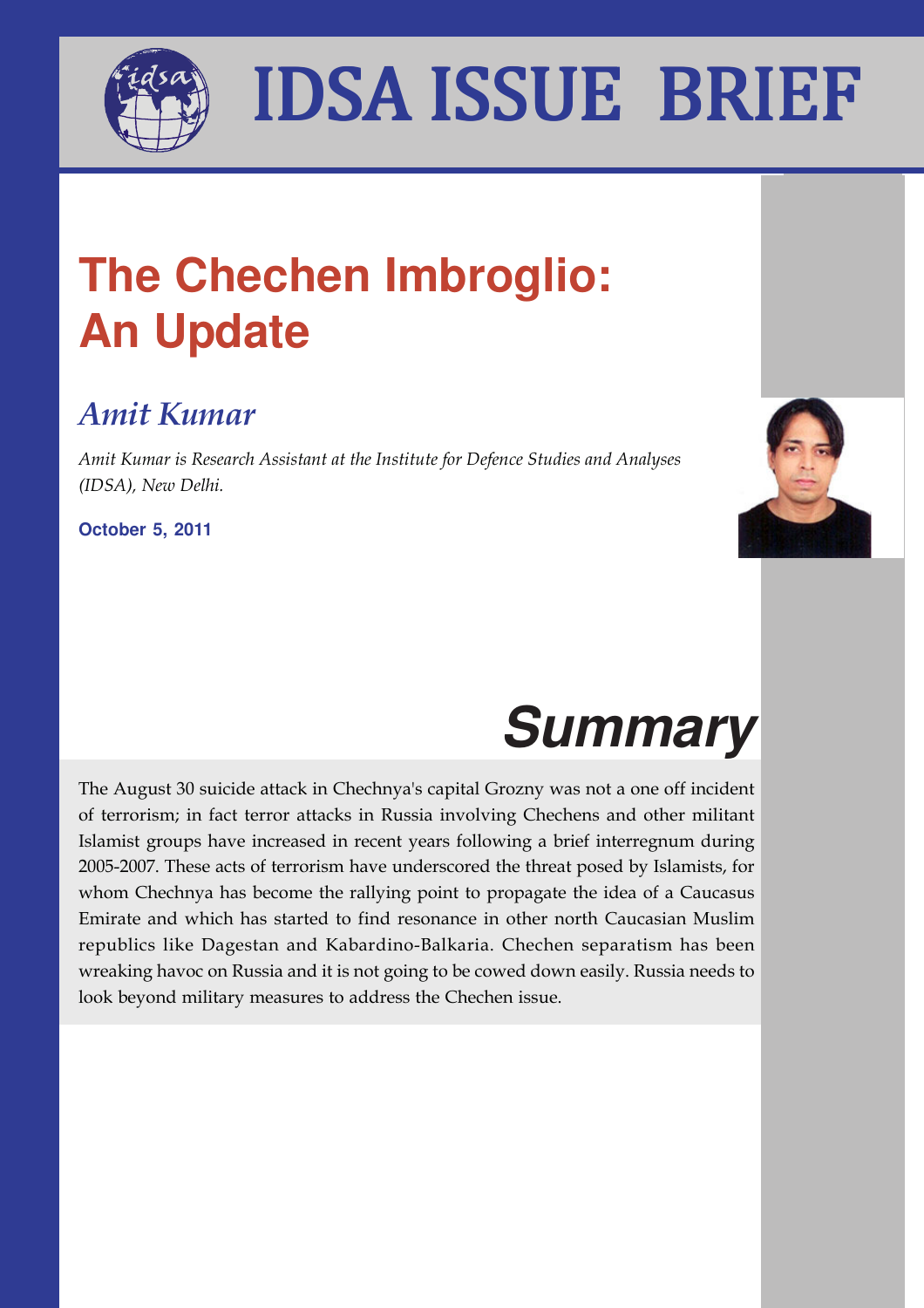the cause of Chechen separatism. Moreover, these acts of terrorism have underscored the The August 30 suicide attack in Chechnya's capital Grozny was not a one off incident of terrorism; in fact terror attacks in Russia involving Chechens and other militant Islamist groups have increased in recent years following a brief interregnum during 2005-2007 (see table 1). The recent acts of terrorism in Chechnya and elsewhere in Russia involving the Chechens are indicative of the revival of terrorism as an instrument for promoting threat posed by Islamists, for whom Chechnya has become the rallying point to propagate the idea of a Caucasus Emirate and which has started to find resonance in other north Caucasian Muslim republics like Dagestan and Kabardino-Balkaria.

|                | Date              | Place         | Fatalities | Injured victims |
|----------------|-------------------|---------------|------------|-----------------|
| $\mathbf{1}$   | Nov. 6, 2008      | Vladikavkaz   | 12         |                 |
| $\overline{2}$ | Aug. 17, 2009     | <b>Nazran</b> | 25         | 160             |
| $\overline{3}$ | November 27, 2009 | $\star$       | 28         | 100             |
| $\overline{4}$ | March 29, 2010    | <b>Moscow</b> | 40         | 100             |
| 5 <sup>5</sup> | October 19, 2010  | Chechnya      | 6          | 17              |
| 6              | January 24, 2011  | <b>Moscow</b> | 31         | 140             |
| 7              | August 30, 2011   | Grozny        | 8          | 16              |

### **Table 1: Major Terror Attacks in Russia since 2008**

\* High-speed train between Moscow and St. Petersburg.

*Source:* Fox News.com

In October 2007, the separatist Chechen leader Doku Umarov issued a statement proclaiming himself the emir of 'the Caucasus Emirate', which sought to establish an Islamic state across the north Caucasus. In January 2010, he stated that Islamist separatist forces under his control would stage attacks in Russian cities. He subsequently declared that he had personally ordered two suicide attacks on the Moscow Metro in March 2010. Earlier, in November 2009 he had also claimed responsibility for the bombing of an express train traveling from Moscow to St. Petersburg. These seem to mark the revival of the terrorist strategy pursued by Chechens in the early 2000s under the command of Basayev, a veteran Islamic separatist. Though the Islamist phenomenon is a late addition, the quest for Chechen independence is not new.

Chechens have a history of continuous opposition to Russian governance, starting with the Russian conquest of the Caucasus at the end of the 18<sup>th</sup> century. The Chechens are not just another of Russia's "grumbling subject nationalities";<sup>1</sup> in fact they have been a serious

<sup>1</sup> See, Valery Tishkov, *Ethnicity, Nationalism and Conflict in and after the Soviet Union: The Mind Aflame*, London: Sage, 1997.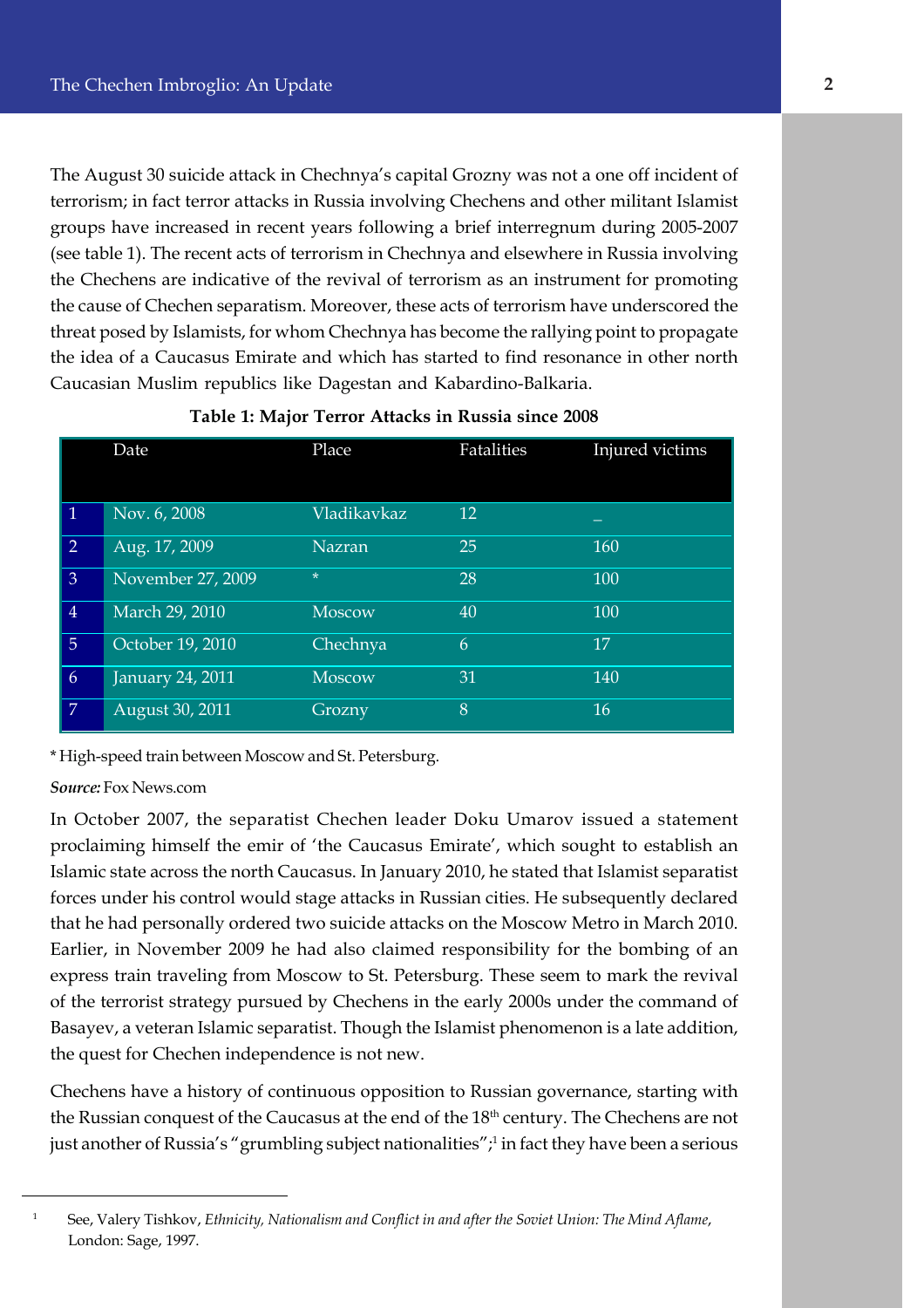challenger to the Russians historically. They spearheaded resistance to Russian expansionism into the Caucasus in the 18th and 19th centuries. In 1858 Russia defeated Imam Shamyl and his fighters who were aiming to establish an Islamic state. After the 1917 Russian Revolution, a declaration of independence by the Chechens was met with occupation from the Bolsheviks. External rule, first by the Russian Czarist Empire and then by the Soviets, was unpopular among the Chechens, who followed a different set of cultural and religious beliefs. In 1944, accusing the Chechens of collaborating with the invading Nazis,<sup>2</sup> Stalin ordered the deportation of some 6, 00000 Chechen and Ingush citizens to Central Asia. A third died in the way. In 1957, Nikita Khrushchev allowed the deported Chechens to return home. However, many of those who returned home, found their homes inhabited by ethnic Russians. Historical grievances against Russia profoundly embedded in Chechen society turned out to be a major cause for the perpetuation of the conflict with Russia. The humiliation and hardships of exile left an indelible impression on their minds. This legacy helps explain why Chechen nationalism has been more radical and anti-Russian than that of Russia's other Muslim ethnic minorities.

After their return from exile, many Chechens were socially and politically dissatisfied. One of the consequences of deportation was a higher level of criminality. Feelings of inter-ethnic tension and distrust persisted, on the level of the local population in the republic itself and in some border territories, especially among Chechens living in Dagestan and in North Ossetia. The employment situation was critical, as were the environmental and social problems in several areas, especially in oil-processing centres. The failure of the Russian authorities to address many of these problems, coupled with the disenchantment of the Chechen people with the Russian state created a favorable condition for the emergence of a nationalistic movement. Like any nationalism, Chechen nationalism needed a charismatic and popular leader to express its will and interests in an articulate manner. The emergence of Dzhokar Dudayev marked a milestone in the history of the Chechen conflict.

General Dzhokhar Dudayev, $^3$  seizing power in the capital Grozny in 1991, led Chechnya's drive for independence, after a number of regions managed to break away

<sup>&</sup>lt;sup>2</sup> After the Soviets came to power, many Western imperial powers cooperated to try to overthrow the Communist regime. From the perspective of the Soviets then, a ring of steel was surrounding them preventing implementation of their system. Stalin perceived a threat from "external powers manipulating internal ethnic groups" and his reaction was brutal towards these ethnic groups viz., Volga Germans, Chechens, Crimean Tatars, Ingushes and Chechens. He believed Chechens would welcome Nazi-Germany in return for an independent Chechnya.

<sup>&</sup>lt;sup>3</sup> There were petitions from influential Chechens, including Doka Zavgayev, head of the old political elite, to the Russian leadership to make 'just one Chechen a Soviet General'. This demand was accepted in 1990, when Dudayev received the rank of General.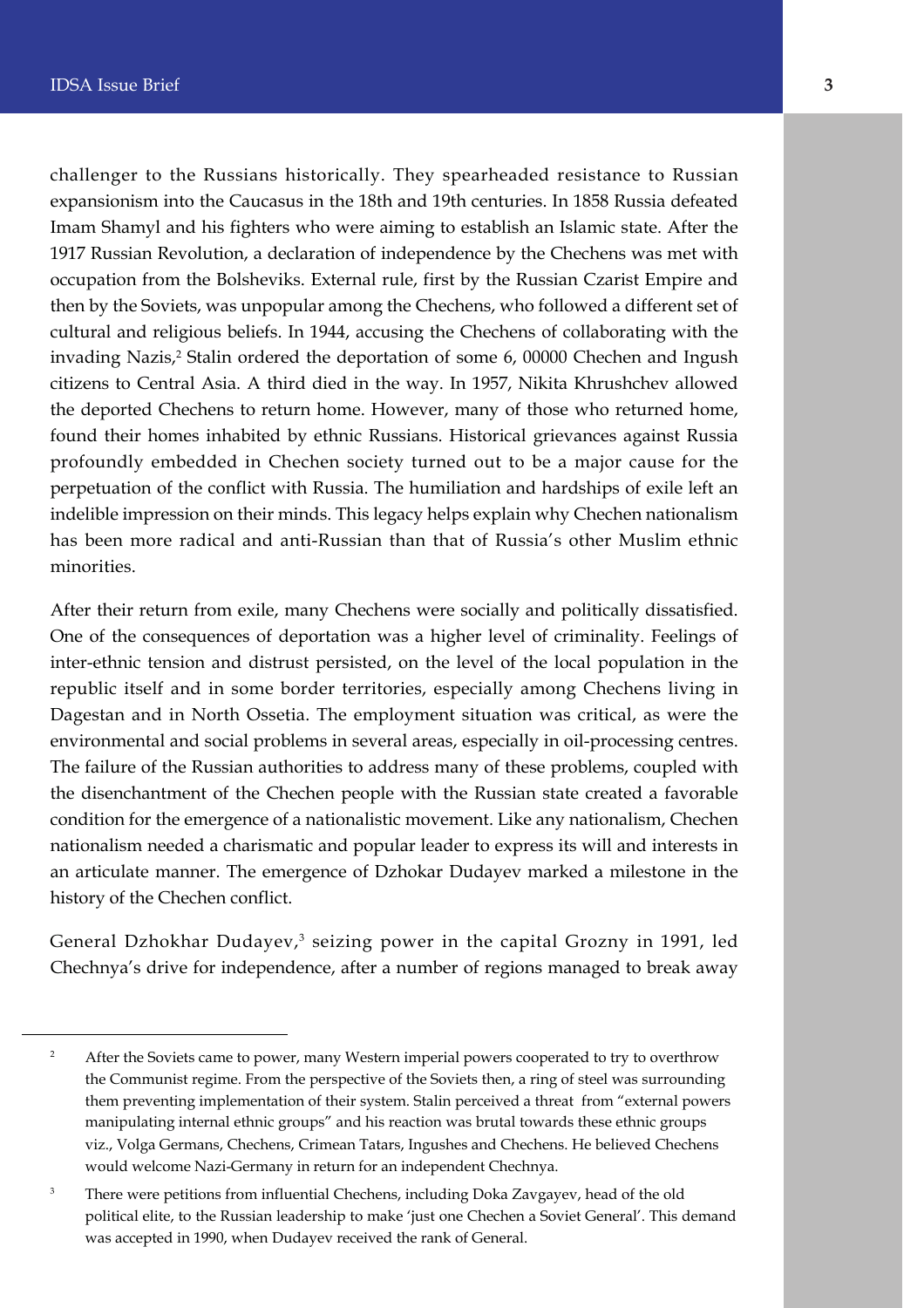Chechen declaration of independence, moved troops into Chechnya on 11 December and gain independence following the Soviet Union's collapse. On November 1, 1991 Dudayev published a decree on the declaration of sovereignty of the Chechen Republic. At the beginning of June 1992, Dudayev decided to expel Russian troops from Chechnya. Tensions between the Russian government and that of Chechen president Dzhokhar Dudayev escalated into warfare in late 1994. Russia, which had never recognized the 1994. The protracted war that ensued inflicted enormous damage on Chechen society and Grozny was almost destroyed. Russia too suffered from the two Chechen wars between 1994 and 2000, not only in terms of the number of soldiers killed, but in many other ways:

- $\blacksquare$  The war encouraged the forces opposed to Russia's brief experiment with liberal democracy. Media censorship and persecution of alleged anti-nationals became common.
- The power of the military and security apparatus grew.
- n Chechnya became the rallying point for global Islamic Jihadists.

Chechnya's sufferings as a consequence of the two wars became a "lightning rod" for Wahhabi militants and other militant Islamic groups who became increasingly drawn to the conflict. Their intrusion in the Chechen society was facilitated by the fact that Chechnya was almost destroyed in the war and the devastation of the war had made the Chechens extremely vulnerable to these religious bigots. The separatist movement has since taken on an increasingly religious dimension.<sup>4</sup> Chechen resistance fighters draw inspiration from the Afghan Mujahidin and their struggle against the Soviet military. Further, they are inspired by the Islamic belief that those who give their lives for the cause are martyrs and would go straight to heaven. Their objective is not an independent Chechen state, but instead an Islamic state in the North Caucasus that would include Chechnya, Dagestan and Ingushetia.

The violence has now spread from Chechnya to other mainly Muslim regions under the influence of the Islamists.<sup>5</sup> By the estimates of Memorial, a human-rights organisation, at least 289 Russian soldiers and policemen were killed and 551 wounded in 2010. About the same number of people died in 2009.<sup>6</sup> Illustrative of the Islamic phenomenon are Chechen suicide bombers, especially women suicide bombers (named Black Widows by the Russian and international press), who are religiously motivated and seek to

<sup>4</sup> See, http://www.independent.co.uk/news/world/europe/the-big-question-why-does-theconflict-between-russia-and-chechnya-show-no-sign-of-ending-1933796.html.

<sup>5</sup> http://pulitzercenter.org/video/north-caucasus-russia-killing-zone-islamist-insurgencychechnya.

<sup>6</sup> http://www.economist.com/node/18527550.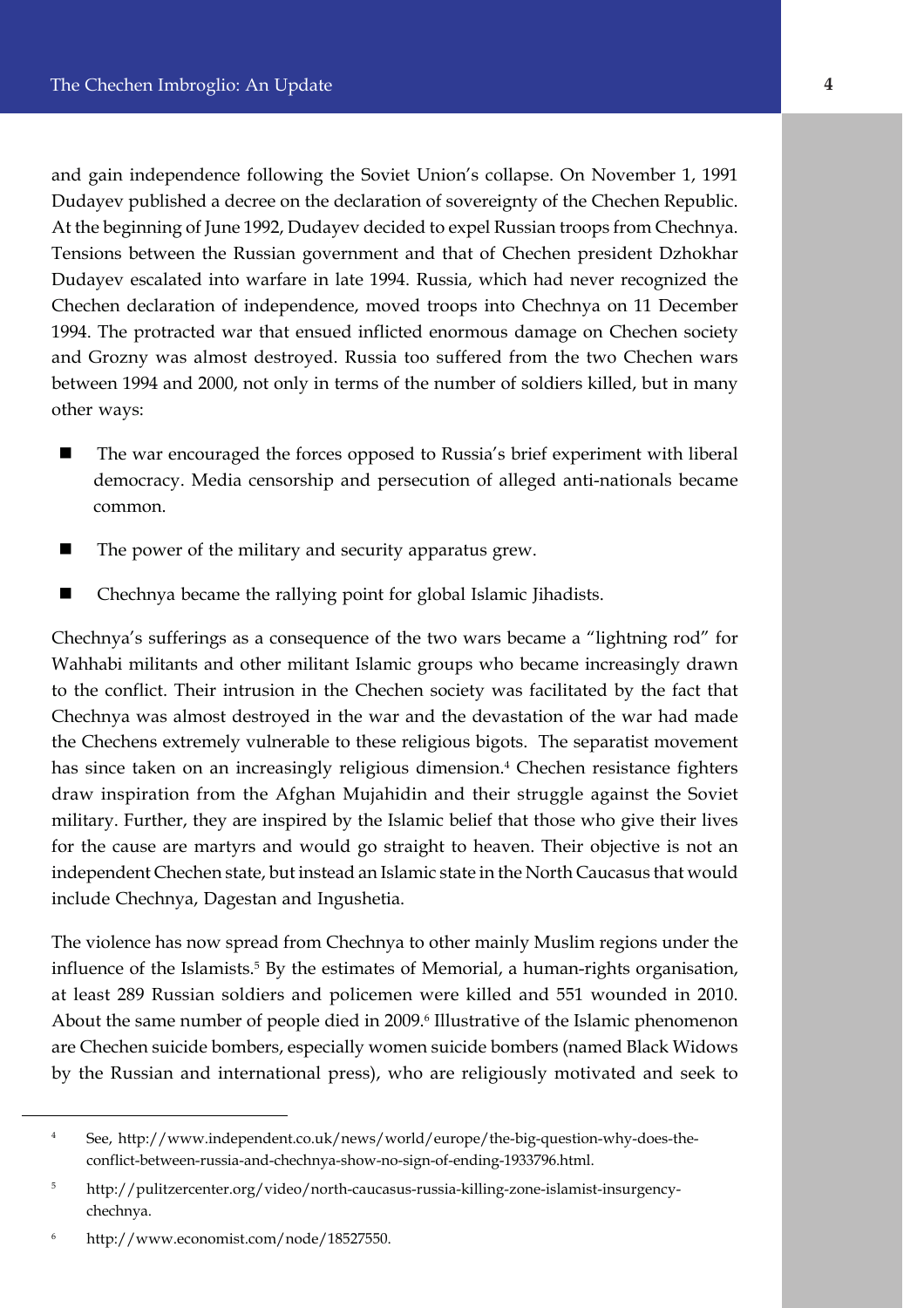become martyrs. For instance, the 2010 Moscow subway blasts were carried out by Black Widows. Given below is the list of major suicide attacks carried out by the Chechen separatists.

| Table 2: Major Suicide Terror Attacks Attributed to Chechen Separatists Involving |  |
|-----------------------------------------------------------------------------------|--|
| <b>Female Terrorists</b>                                                          |  |

|                  | Date               | Place                          | Total           | Female         | Male              | <b>Fatalities</b> | Injured           | Host           | Terrorists' |
|------------------|--------------------|--------------------------------|-----------------|----------------|-------------------|-------------------|-------------------|----------------|-------------|
|                  |                    |                                | Terrorists      | Terrorists     | Terrorists        |                   | <b>Victims</b>    | ages           | outcome     |
| $\mathbf{1}$     | Feb. 5,            | Chechnya,                      | $\mathbf{1}$    | $\mathbf 1$    | $\mathbf{0}$      | 23                | $17\,$            | $\overline{0}$ | Wounded     |
|                  | 2002               | Grozny,                        |                 |                |                   |                   |                   |                |             |
| $\overline{2}$   | Oct. 23-           | Moscow,                        | $\overline{40}$ | 19             | $\overline{21}$   | 129               | 644               | 5800           | Dead        |
|                  | 26,                | Dubrovka                       |                 |                |                   |                   |                   |                |             |
|                  | 2002               | Theater                        |                 |                |                   |                   |                   |                |             |
| $\mathfrak{B}$   | Dec.               | Chechnya,                      | $\overline{3}$  | $\overline{1}$ | $\overline{2}$    | 83                | $\overline{200}$  | $\overline{0}$ | Dead        |
|                  | 27,                | Grozny,                        |                 |                |                   |                   |                   |                |             |
|                  | 2002               | governmental                   |                 |                |                   |                   |                   |                |             |
|                  |                    | complex                        |                 |                |                   |                   |                   |                |             |
| $\overline{4}$   | May                | Chechnya,                      | 3               | $\mathbf 1$    | $\overline{2}$    | 59                | 111               | $\mathbf{0}$   | Dead        |
|                  | 12,                | Znamenskaya,                   |                 |                |                   |                   |                   |                |             |
|                  | 2003               | governmental                   |                 |                |                   |                   |                   |                |             |
|                  |                    | complex                        |                 |                |                   |                   |                   |                |             |
| $\sqrt{5}$       | May                | Chechnya,                      | $\overline{2}$  | $\overline{2}$ | $\mathbf{0}$      | 18                | 145               | $\mathbf{0}$   | Dead        |
|                  | 14,                |                                |                 |                |                   |                   |                   |                |             |
|                  | 2003               |                                |                 |                |                   |                   |                   |                |             |
| $\boldsymbol{6}$ | Dec. 5,            | Southern                       | $\overline{4}$  | $\overline{3}$ | $\mathbf{1}$      | 41                | $\overline{50}$   | $\mathbf{0}$   | Dead        |
|                  | 2003               | Russian near                   |                 |                |                   |                   |                   |                |             |
|                  |                    | Yessentuki,                    |                 |                |                   |                   |                   |                |             |
|                  |                    | train                          |                 |                |                   |                   |                   |                |             |
|                  |                    |                                |                 |                |                   |                   |                   |                |             |
| $\overline{7}$   | Aug.               | Airplane TU-                   | $\mathbf 1$     | $\mathbf{1}$   | $\mathbf{0}$      | 43                | $\mathbf{0}$      | $\mathbf{0}$   | Dead        |
|                  | 25,                | 134 Moscow-                    |                 |                |                   |                   |                   |                |             |
|                  | 2004               | Volgograd                      |                 |                |                   |                   |                   |                |             |
| $\,$ 8 $\,$      | Aug.               | Airplane TU-                   | $\,1\,$         | $\mathbf 1$    | $\mathbf{0}$      | 42                | $\mathbf{0}$      | $\mathbf{0}$   | Dead        |
|                  | 25,                | 154 Moscow-                    |                 |                |                   |                   |                   |                |             |
|                  | 2004               | Sochi                          |                 |                |                   |                   |                   |                |             |
| $\overline{9}$   |                    |                                | $\overline{32}$ | $\overline{2}$ | $\overline{30}$   | 330               | 470               | 1120           | Dead        |
|                  | Sept.1-<br>3, 2004 | North Osetia,<br>Beslan school |                 |                |                   |                   |                   |                |             |
|                  |                    |                                |                 |                |                   |                   |                   |                |             |
| 10               | March              | Moscow                         | $\overline{2}$  | $\overline{2}$ |                   | $40\,$            |                   |                | Dead        |
|                  | 29,                | Subway                         |                 |                | $\qquad \qquad -$ |                   | $\qquad \qquad -$ | $\equiv$       |             |
|                  | 2010               |                                |                 |                |                   |                   |                   |                |             |
|                  | Total              |                                | 89              | 33             | $\overline{56}$   | 808               | 1737              | 1920           |             |
|                  |                    |                                |                 |                |                   |                   |                   |                |             |

*Source:* Institute for National Security Studies (INSS), Tel Aviv, Israel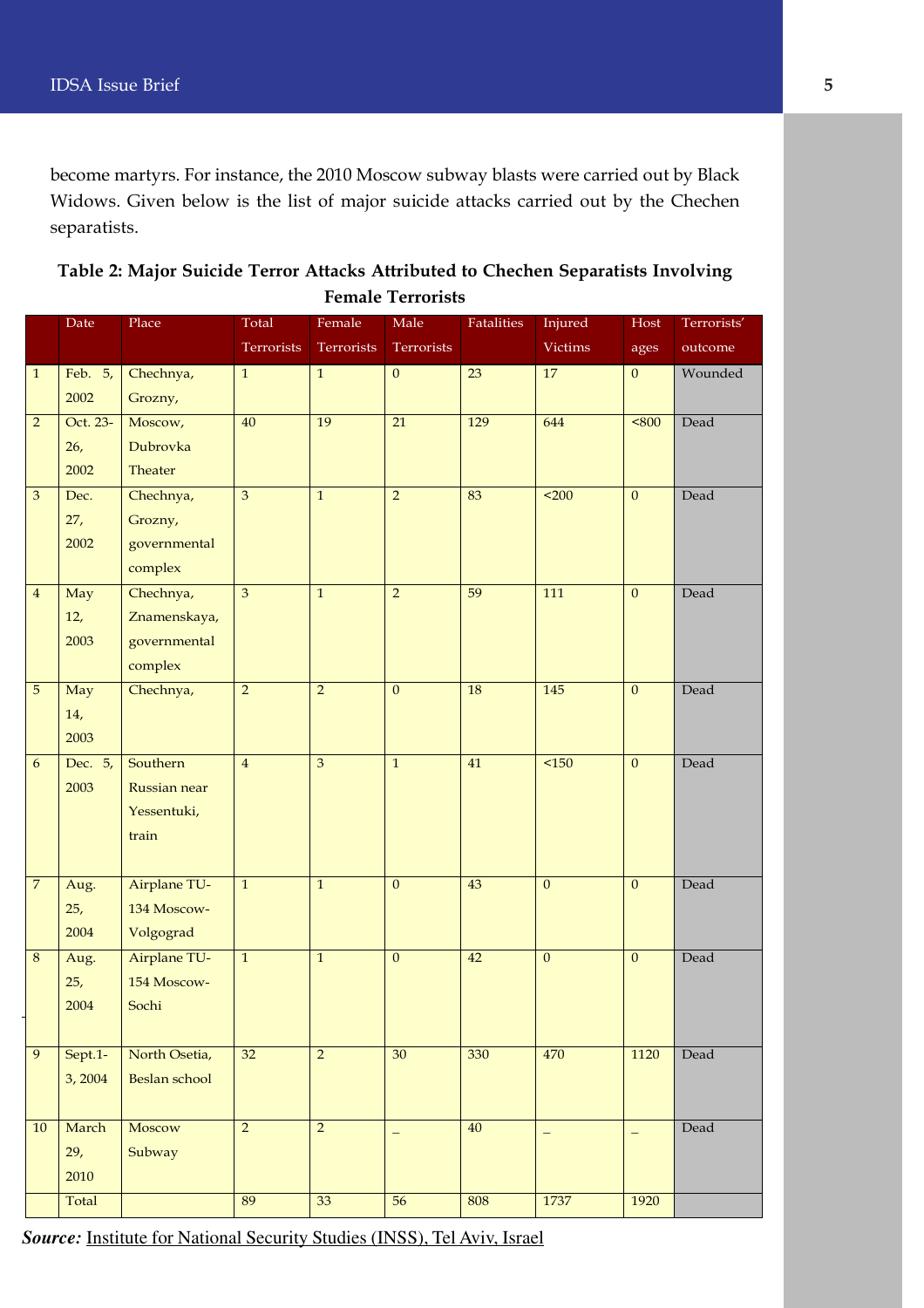The spread of radical Islam in Chechnya has raised a question mark over the stability of the Russian state. Russia has three choices – recognize the independence of Chechnya, suppress the secessionist forces or bargain for better federal relations within the ambit of the Russian constitution to resolve the Chechen separatist problem.

As far as the first choice is concerned it can be said that Russia cannot afford to allow Chechnya to secede. Because, if Chechnya secedes, it is feared that the experiment may be replicated in other adjoining republics, undermining Russia's territorial integrity. Moreover, resurgent Russia's economy is fuelled by its energy- gas sector and Chechnya is important from this perspective. A major pipeline carries oil from fields in Baku on the Caspian Sea and Chechnya towards the Ukraine; Grozny's major oil refineries are also along this pipeline. Russia's interest to ensure its oil needs are met has led her to be more concerned that pipeline discussions by major western oil companies involve Russia. As long as Chechnya is a part of the Russian Federation, Russia would have a say in the oil coming through it.<sup>7</sup>

The second choice involves coercion and is fraught with the danger of inviting retaliation from the Chechens who are not alone in their fight against the Russian central authority. The increasing solidarity among the north Caucasian Muslim republics and the ascendancy of the Islamists in the region place a serious question mark over Russia's willingness to push itself into another war. War entails serious implications for the Russian state as Kalmykov (Russia's former Minister of Justice) who resigned from his post to protest his government's intervention in Chechnya predicted the whole Caucasus (see map below) would rise up over a war in Chechnya in solidarity with Chechnya. He had said: "It is impossible to frighten the Chechen republic with military preparations. If any actions are undertaken against this republic the whole North Caucasus will revolt. Nobody will politely ask permission from the leader of the republics for such actions".<sup>8</sup> What he said then holds good particularly today when the idea of jihad has struck roots in the north Caucasus. Further, such a conflict has the potential to escalate and involve other republics in Russia as well as other countries. As Fiona Hill had rightly observed in the late 1990s: "The North Caucasus is a tinderbox where a conflict in one republic has the potential to spark a regional conflagration that will spread beyond its borders into the rest of the Russian Federation and will invite the involvement of Georgia,

<sup>7</sup> See, http://www.globalissues.org/article/100/crisis-in-chechnya.

<sup>8</sup> Yuri Kalmykov, "Will Russia Ever Pursue a New Nationalities Policy?" *Rossiskaya Gazeta* January 6, 1993; quoted in Paula Garb, "Ethnicity, Alliance Building and the Limited Spread of Ethnic Conflict in the Caucasus," in David A. Lake and Donald Rothchild (eds.), *The International Spread of Ethnic Conflict: Fear, Diffusion and Escalation*, Princeton: Princeton University Press, 1998.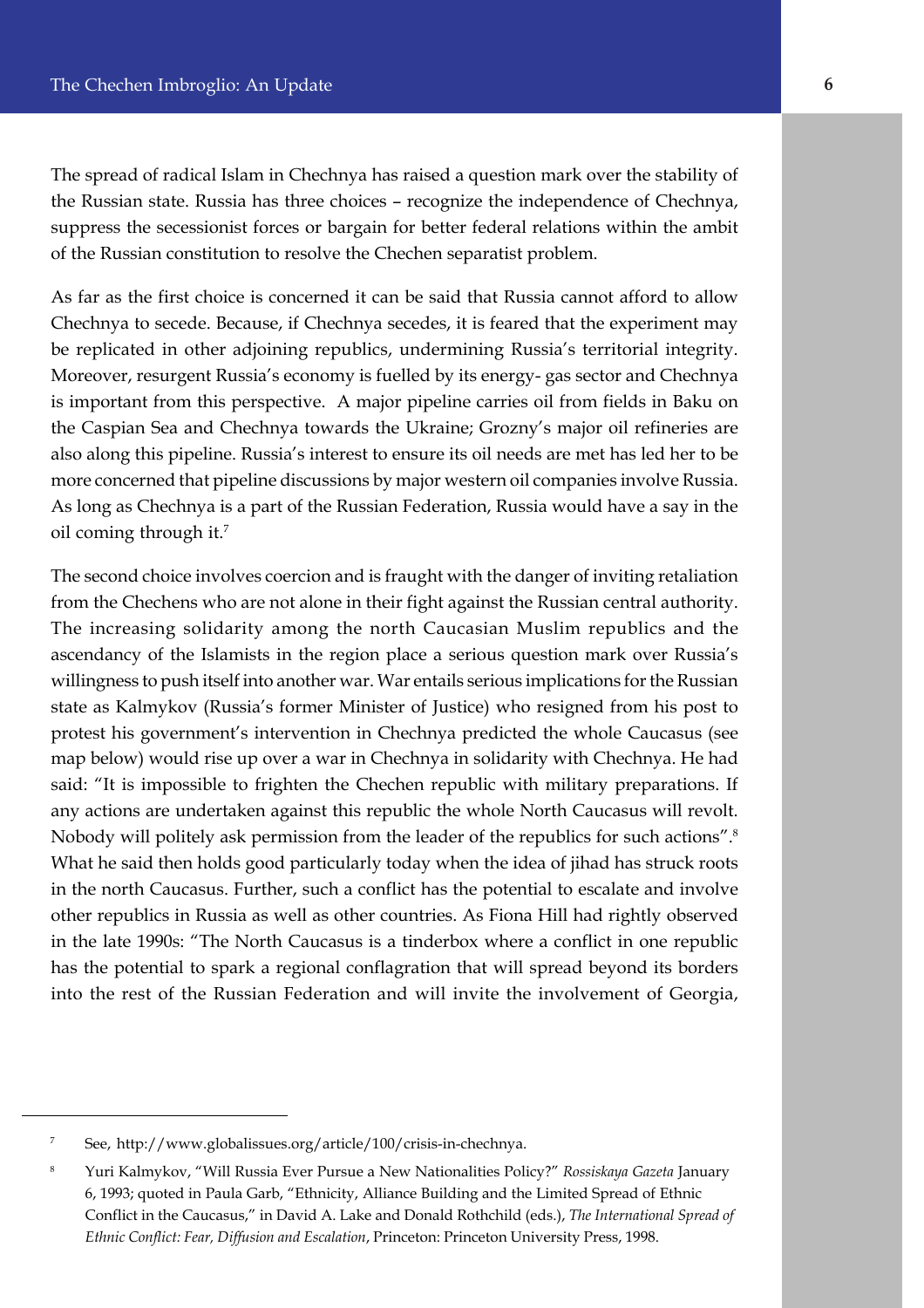Azerbaijan, Turkey, and Iran, and their north Caucasian Diasporas".<sup>9</sup> The bordering countries of Russia like Georgia, Azerbaijan, Turkey, and Iran have sizable Muslim populations sympathetic to their fellow brethren in the north Caucasus and will be closely watching Russian moves.

The third choice entails skillful use of democratic politics and appears to be the most desirable one. Here, the Putin's logic that in a crisis-ridden state democracy can be delayed does not appear to be convincing in the present scenario, when Russia seems to have emerged stronger than ever before. Russia, should therefore explore the possibility of strengthening the democratic process in Chechnya and elsewhere in the country without much delay. Delaying democracy can be counterproductive. In the short term, democracy provides a chance for disgruntled elements to engage in anti-state protests and insurgency. But suppression may not be a viable conflict resolution method. Broad based and consensual democracies are often better at problem solving than autocracies. It is democracy which often leads to a stable polity and has better chances of resolving secessionist conflicts.<sup>10</sup> The efforts of Chechnya's Moscow-backed leader Ramzan Kadyrov, who has instilled some sense of confidence in the Chechens about the federal authorities, is seen as a step in the direction of better federal relations, although many analysts believe that Russia is getting over dependent on Kadyrov in its bid to restore peace in Chechnya and that Kadyrov is running the republic as his personal fiefdom.

The protracted nature of the conflict in Chechnya has radicalized positions on both sides and makes a federal solution along the lines of Tatarastan $<sup>11</sup>$  appear remote in the</sup> immediate future. Violence is escalating in Chechnya and adjoining areas with more and extensive attacks on civilian targets and the range of unprotected, civilian targets and victims continues to be extended. None of the strategies and tactics of the key stakeholders in this conflict appear to be leading the situation closer to peace and stability. Many analysts attribute the powerful force of ethno-nationalism behind the disintegration of Russia's predecessor state the erstwhile USSR. Russia is also witnessing similar if not the same undercurrent of tension in some of its republics.

<sup>&</sup>lt;sup>9</sup> Hill, Fiona "Russia's Tinderbox": Conflict in the North Caucasus and its Implications for the Future of the Russian Federation," Strengthening Democratic Institutions Project. September, Cambridge: Harvard University John F. Kennedy School of Government. Quoted in Paula Garb, "Ethnicity, Alliance Building and the Limited Spread of Ethnic Conflict in the Caucasus" in David A. Lake and Donald Rothchild (eds.), *The International Spread of Ethnic Conflict: Fear, Diffusion and Escalation*, Princeton: Princeton University Press, 1998.

<sup>&</sup>lt;sup>10</sup> Rajan Kumar, Centre for Russian & Central Asian Studies, Jawaharlal Nehru University, New Delhi "Putin's Legacy and the State of Democracy in Russia", Draft Paper.

<sup>&</sup>lt;sup>11</sup> The signing of a treaty between Russia and Tatarastan in February 1994 led to the peaceful resolution of one of the two most serious conflicts of the Russian Federation. For details, see James Hughes and Gwerdolyn Sasse, *Ethnicity and Territory in the Former Soviet Union: Regions in Conflict*, London: Frank Press, 2002.